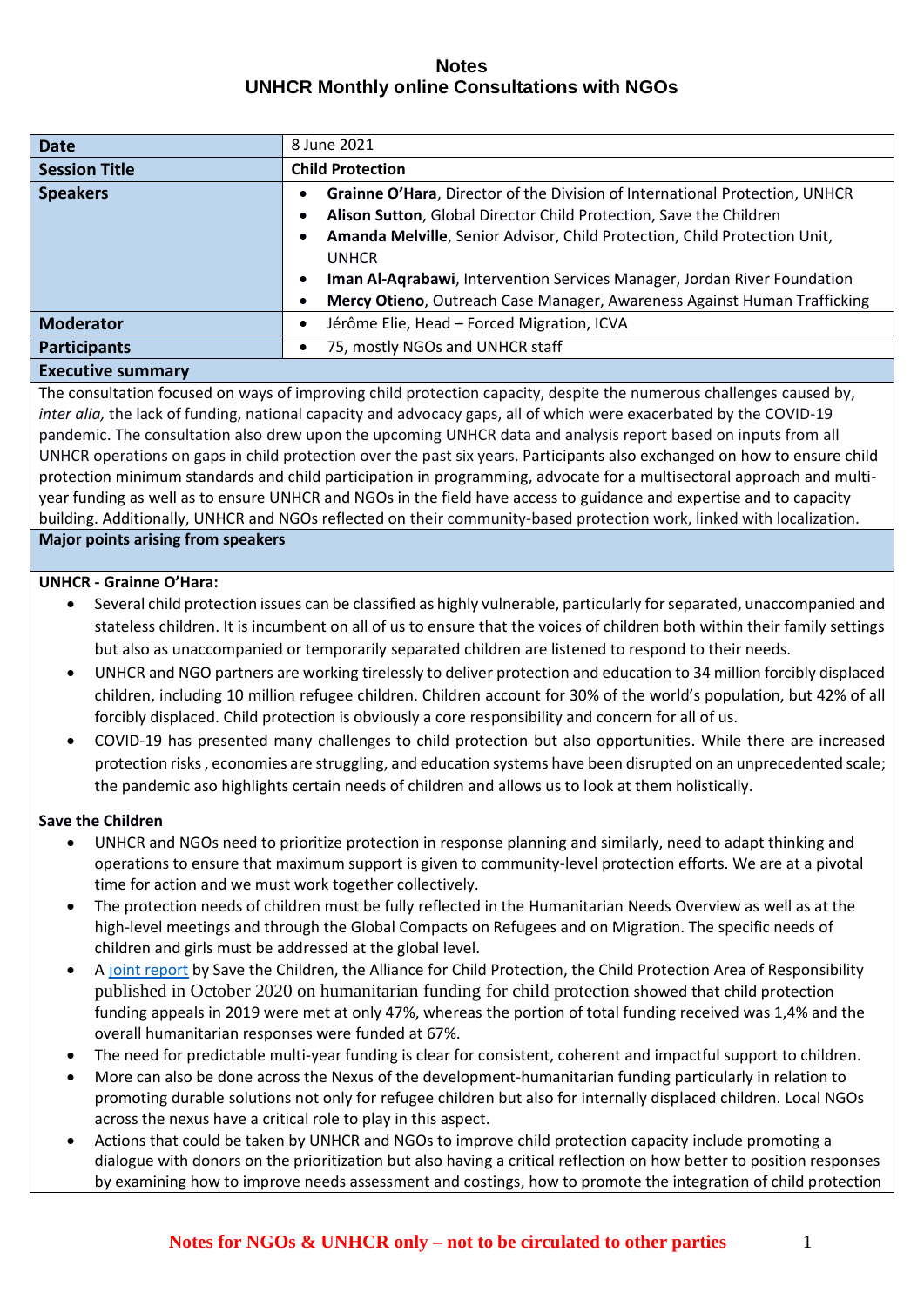across other sectors in line with pillar four of the child protection minimum standards and how to ensure meaningful approaches to localization from a child protection perspective.

- The COVID-19 pandemic has clearly demonstrated the importance of working with and empowering communities to keep children safe and well, supporting communities' capacities to do what matters for children.
- A key priority going forward and much discussed in The [Alliance for Children Protection in](https://alliancecpha.org/en) Humanitarian Action is how to leverage learning platforms, adapt materials to best reach and support communities and volunteers, promote mutual learning and exchange on child protection.
- In short, NGOs, UN Agencies and governments need to work collectively to ensure greater prioritization for child protection drawing on localized knowledge at network, and invest to accelerate shifting of capacities, resources and power to children and communities to meet their needs.

# **UNHCR - Amanda Melville**

- UNHCR will publish soon a report on the analysis of UNHCR data on child protection, covering the period 2015- 2021.
- Based on this upcoming report, 130 UNHCR operations reported that the main risks children face are becoming unaccompanied and separated, lack of access to birth registration, violence including sexual violence, abuse, exploitation, child labor, child marriage and a lack of child-friendly asylum procedures.
- One of the key issue that is most prevalent is sexual abuse and violence by caregivers, frequently underreported.
- The report also looked at key programmatic interventions from UNHCR and partners with a strong emphasis around three main areas: advocacy and local capacity building, best interests procedures in case management and community-based child protection, e.g. community outreach and communication with communities, the engagement of children and support to children peer-support and peer-network.
- While the numbers of forcibly displaced children are increasing, UNHCR and NGOs' ability to meet the scale of the needs is decreasing as shown by a 15% decrease in the number of Best Interest Procedures conducted between 2019 and 2020. This is a source of concern.
- The three key challenges identified in 2020 in child protection are COVID-19 the most commonly identified challenge – followed by insufficient funding and a lack of national capacity.

# **Jordan River Foundation**

- [Jordan River Foundation](https://www.jordanriver.jo/en) (JRF) is an NGO working in the field in Jordan with an integrated approach on child protection and violence prevention. JRF provides awareness-raising and self-empowerment services targeting both adults (caregivers and parents) and children. Other JRF services are: case management, legal aid and psychological support. For those who cannot reach out to the locations, JRF makes its helpline available for children and their families across the country.
- JRF observed also a number of challenges that can be addressed, such as the need to expand safe spaces for children.
- In addition, children with disabilities deserve more attention and we also know that disability is one of the contributing factors to child abuse.
- We need qualitative group activities for children, based on awareness-raising regarding child protection issues along with activities based on behavior change approach. More structured activities related to self-empowerment are needed.
- Working with families and with perpetrators is completely missing; male engagement in child protection is a huge gap in Jordan.
- JRF found that training on the basics is still required, e.g. child assessment training by using child-friendly tools.
- At the coordination level, there are still some gaps.
- For JRF, there is an opportunity at the national level to strengthen the child protection system to work on capacity-building programs for other entities, specifically for the government and in including other needed capacity building such as Best Interests Assessment & Bests Interests Determination.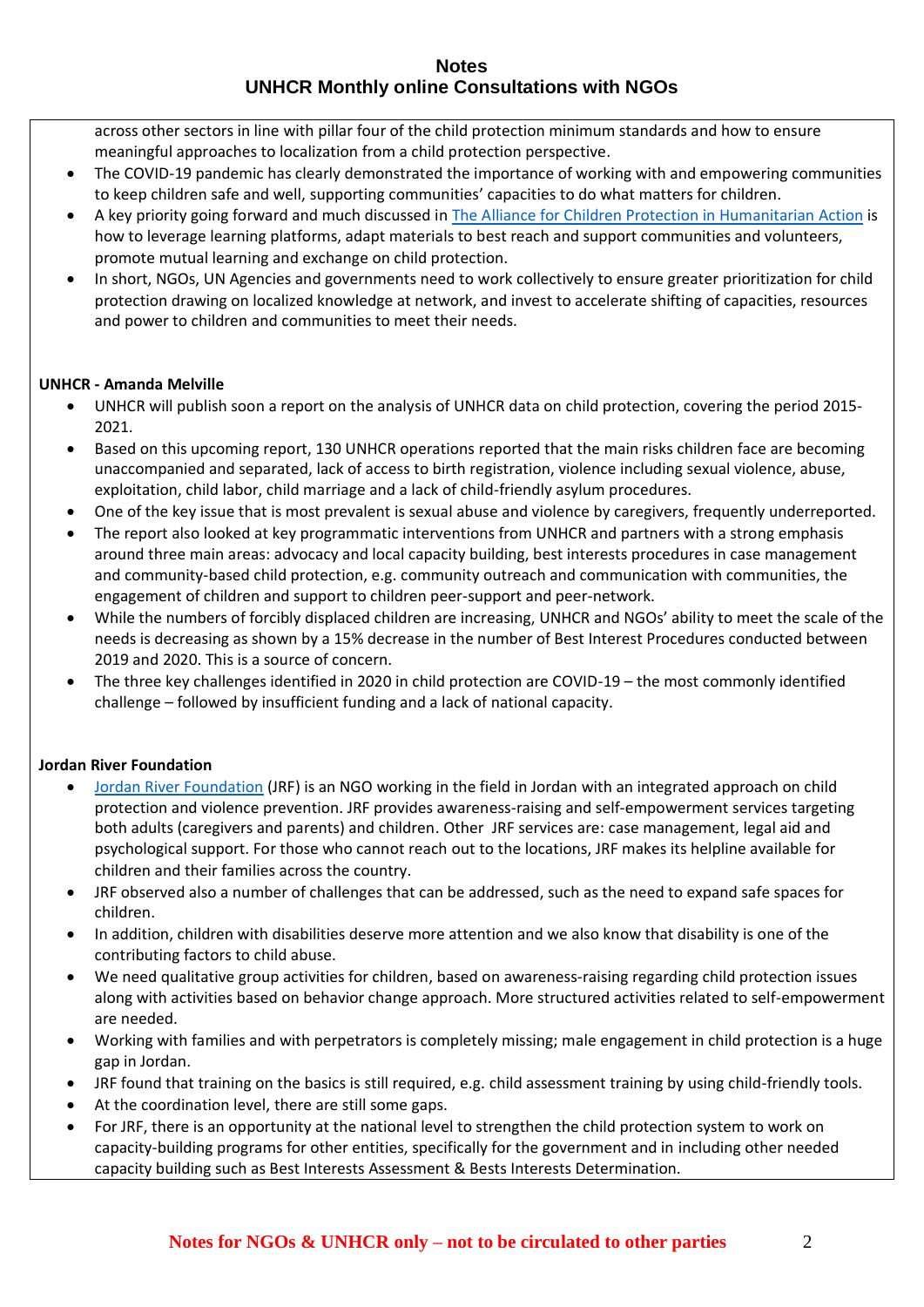• JRF also recommend to prioritize online children's sexual exploitation prevention and protection.

# **HAART**

- [HAART](https://haartkenya.org/) (Awareness Against Human Trafficking) is an NGO in Kenya that provides prevention and protection services for children victims of trafficking and parents' economic empowerment, and works through prosecution and partnership.
- When HAART staff identify children victim of trafficking, they move them to the next step in the process, which is rehabilitation. When a child is not victim of trafficking but does need protection, HAART refers the child to other partner organizations that work on other child protection issues.
- Once HAART has identified children victim of trafficking, they normally have a mandatory medical screening and mental health care. Then, HAART looks at reintegration in host community and the sustainability and economic empowerment plan for the parents. E.g. HAART trains the parents on how to grow, implement and run a business.
- HAART's work also includes reintegration of children into families in host-communities and follow-up after 3-6 months. After all those services are provided, HAART ends their intervention.
- One achievement experienced by HAART is successful rehabilitation and integration of refugee children victims of human trafficking into their host community.
- In terms of expanding capacity building, HAART has been able to build the capacity of host communities to identify victims of trafficking. The host communities know how and where to report cases, the process and which services are available.
- In terms of opportunities, the Refugee Bill in Kenya is still in the Parliament. When the bill passes, refugees and children of refugees will have access to the various social protection services that will support the inclusion in the host communities and the participation in the social-economic development of the host communities. There is the Counter-Trafficking Act of 2012 which gives refugee that are victims of trafficking immunity when they were being charged due to unlawful presence. The Comprehensive Refugee Response Framework is also an opportunity with enhancing refugee self-reliance through education and livelihoods. All those law and policy frameworks are opportunities that will help to improve child protection in the country.
- The challenges observed are the need for more capacity-building; too limited resources for both civil society and the governement; the lack of adequate social protection services.

# **Major points arising from discussions**

- *Mentimeter* results to the question: '**What are some other challenges in delivering quality child protection programmes in refugee settings?'** The results were the following:
	- o predictable funding; inadequate funding; available local resources;
	- o costing;
	- o coordination;
	- o access including access to national system; lack of MHPSS support; lack of access to education; malnutrition; health;
	- o lack of qualified staff; professionalization; lack of accessible training;
	- o lack of holistic programs;
	- o limited socio-economic skills; capacity strengthening;
	- o data;
	- o children voices; child-friendly information; sustained contact.
	- o traditional beliefs;
	- Further results from the *Mentimeter* polls are shared separately as attachment to those notes.
	- **Funding** came up frequently as one of the main current challenges, also highlighting issues around how UNHCR and NGOs prioritize child protection programs funding, in particular at country level. it is important to ensure children's issues are not deprioritized. We need to do more together to ensure integrated child protection programming continues to be a high priority and advocate with donors and partners around these issues.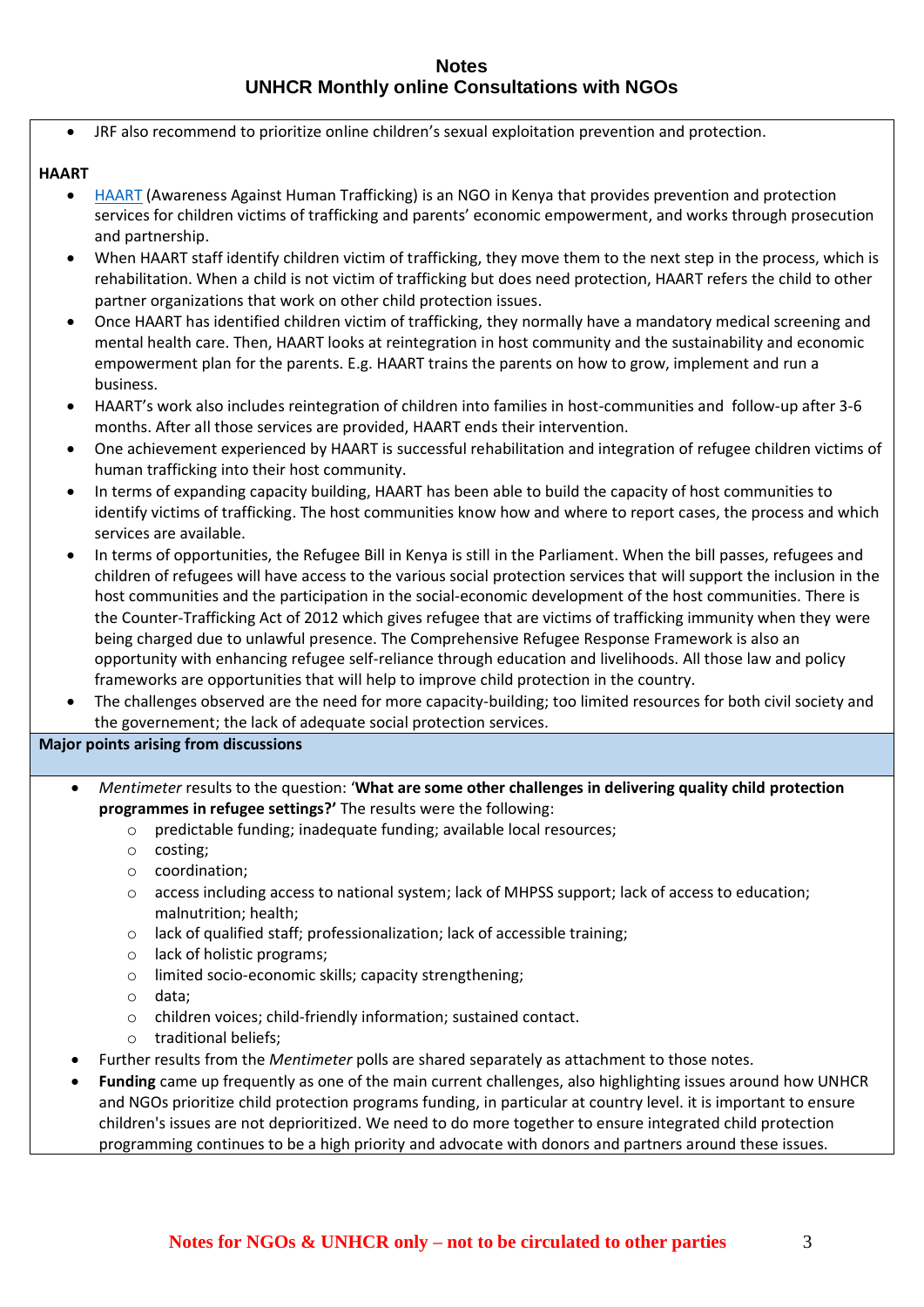- With **the COVID-19 pandemic**, we are seeing a backslide and direct impacts on child protection. Among the households World Vision International surveyed, only 1% were vaccinated. Beside the lack of access to vaccines and health care, children and their families experienced considerable loss of income, xenophobia and hate speech, a poor diet, lack of psychosocial support and of continued access to education.
- •
- The rates of **child marriage** increased with the pandemic and Plan International emphasized the need for multisectoral and multi-level approaches when working with children who are at risk or who are married and the need to reflect together on the issue of economic empowerment, livelihoods and protection programming.
- We need to continue to adapt to this new context and evaluate our COVID-19 response.
- Missing Children Europe and participants highlighted the importance of listening to refugee children because they face many challenges during their journey. **Ensuring the right spaces exist so they can express their concerns and also their proposals. Children must be involved in co-designing responses**.
- It is fundamental to enhance capacities of refugee children, families and communities who are already doing a lot to protect children.
- UNHCR and NGOs need to work collaboratively and have a common vision and strategy, including integrated community models comprising case management, social protection, cash programming linked to getting children safely back to school.
- The Child Protection Minimum Standards Working Group worked to provide tailored tools to country and regional operations to ensure that despite the circumstances and challenges, UNHCR and NGOs are still driving forward to meet quality standards and **the minimum standards for child protection in humanitarian action,**  driving forward quality and accountability for refugee and asylum seeker children and their families. A range of tools for capacity strengthening is accessible online for country levels including an e-course and a child protection minimum standards implementation toolkit. The management of **data** can be improved and used to inform our interventions and programming so that we have evidence-based programming.
- *Mentimeter* results to the question: '**What else do we need to prioritise in order to strengthen child protection programming?**' The results were the following:
	- o Funding and listening to refugee children;
	- o Age and gender approach according to different ages and needs;
	- o Child participation, cross-border collaboration, use of digital tools for protection of children. Advocacy for policy change for child protection;
	- $\circ$  Support governments in developing comprehensive child protection systems through reinforced systems, additional funding and coordinated action (capacity development, advocacy and policies) by NGOs and UN agencies;
	- o Access to schools for children;
	- o Capacity building at regional, national and local levels to Institutions, Courts, the Police and Humanitarian staff;
	- o Impress on governments and communities how fundamental investment in child protection and well being is at this time of increased risks. Platforms for dynamic decentralized capacity building and exchange of good practices.

# **Follow-up/Action points**

# To UNHCR & NGOs:

- Looking at the [High-Level Officials Meeting](https://www.unhcr.org/high-level-officials-meeting.html) of December 2021 to increase the attention on child protection.
- UNHCR and NGOs to think about how to galvanize attention on the existing 2019 Global Refugee Forum pledges and the need for further pledges on child protection.

**Background documents/reports/guidance/websites**